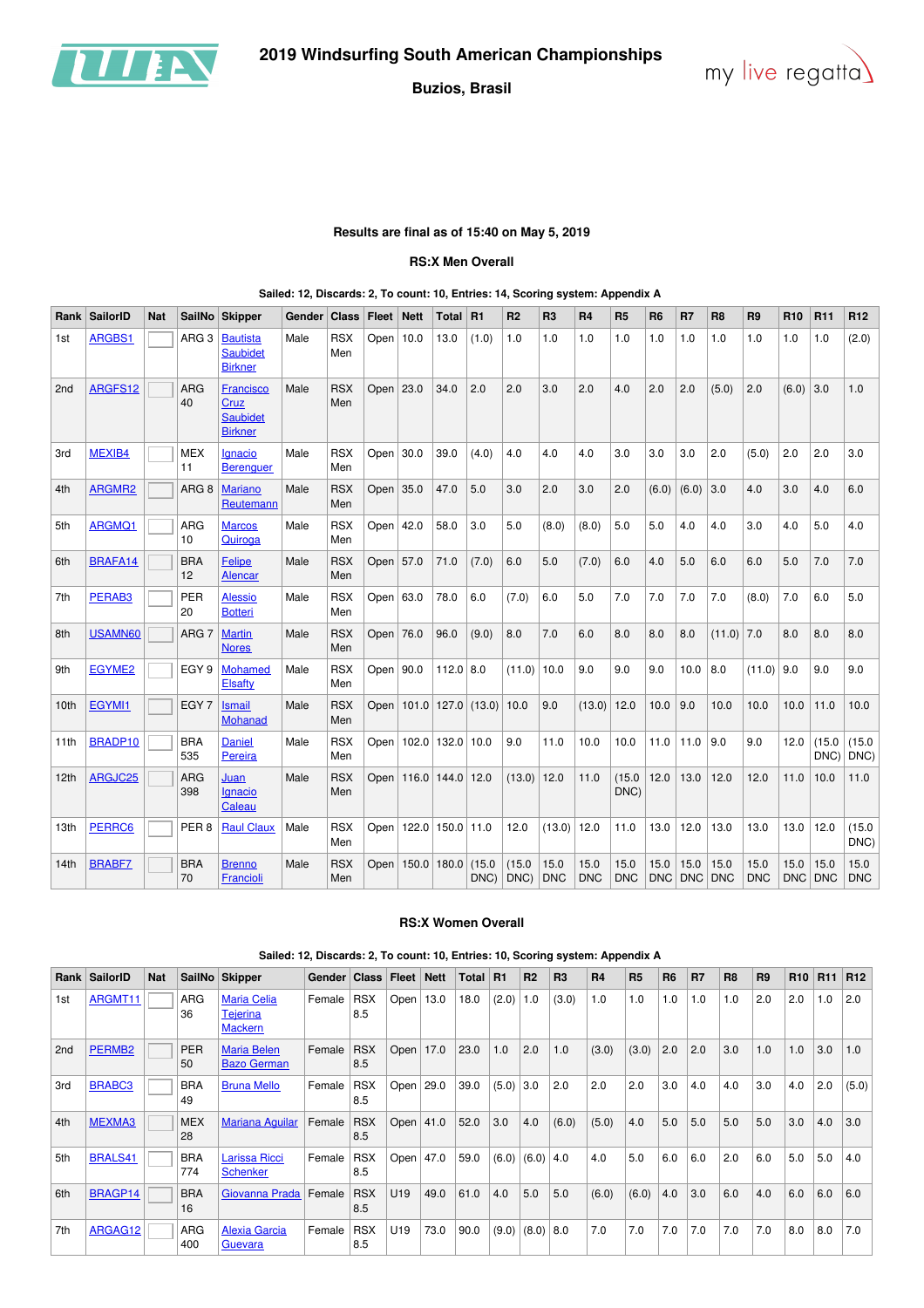|                  | Rank SailorID  | <b>Nat</b> |                  | SailNo Skipper             | Gender   Class   Fleet   Nett |                   |                 |      | Total R1               |     | R <sub>2</sub> | R <sub>3</sub>         | <b>R4</b>      | <b>R5</b>          | R <sub>6</sub> | <b>R7</b>            | R <sub>8</sub>     | R <sub>9</sub>     |     |     | R10   R11   R12      |
|------------------|----------------|------------|------------------|----------------------------|-------------------------------|-------------------|-----------------|------|------------------------|-----|----------------|------------------------|----------------|--------------------|----------------|----------------------|--------------------|--------------------|-----|-----|----------------------|
| 8th              | <b>BRABP10</b> |            | <b>BRA</b><br>71 | <b>Barbara</b><br>Pedregal | Female RSX                    | 8.5               | U <sub>19</sub> | 78.0 | 98.0                   | 7.0 | 7.0            | 7.0                    | (11.0)<br>DNC) | (9.0)              | 9.0            | 8.0                  | 9.0                | 8.0                | 7.0 | 7.0 | ∣9.0                 |
| 9th              | PERLL1         |            | PER<br>80        | Lucia Llerena              | Female                        | <b>RSX</b><br>8.5 | U <sub>19</sub> | 84.0 | $102.0$ 8.0            |     |                | $(9.0)$ $(9.0)$        | 8.0            | 8.0                | 8.0            | 9.0                  | 8.0                | 9.0                | 9.0 | 9.0 | 8.0                  |
| 10 <sub>th</sub> | ARGDA1         |            | ARG<br>413       | <b>Delfina Arrigo</b>      | Female                        | <b>RSX</b><br>8.5 | U <sub>19</sub> |      | $104.0$   126.0   10.0 |     |                | $10.0$ $(11.0$<br>DNC) | (11.0)<br>DNC) | 11.0<br><b>DNC</b> |                | $10.0$   11.0<br>DNC | 11.0<br><b>DNC</b> | 11.0<br><b>DNC</b> |     |     | $10.0$   10.0   10.0 |

#### **RS:X Youth Women**

#### **Sailed: 12, Discards: 2, To count: 10, Entries: 5, Scoring system: Appendix A**

|     | Rank SailorID | <b>Nat</b> | SailNo            | <b>Skipper</b>                  | Gender ∣ | <b>Class</b>      |                 |      | Fleet   Nett   Total   R1 |     | R <sub>2</sub>      | R <sub>3</sub>  | R <sub>4</sub> | <b>R5</b>         | <b>R6</b>        | <b>R7</b>         | R <sub>8</sub>    | R <sub>9</sub>    |     | R <sub>10</sub> R <sub>11</sub> | R12 |
|-----|---------------|------------|-------------------|---------------------------------|----------|-------------------|-----------------|------|---------------------------|-----|---------------------|-----------------|----------------|-------------------|------------------|-------------------|-------------------|-------------------|-----|---------------------------------|-----|
| 1st | BRAGP14       |            | <b>BRA</b><br>16  | Giovanna<br>Prada               | Female   | <b>RSX</b><br>8.5 | U <sub>19</sub> | 10.0 | 12.0                      |     | $(1.0)$ $(1.0)$ 1.0 |                 | 1.0            | 1.0               | 1.0 <sub>1</sub> | 1.0               | 1.0               | 1.0               | 1.0 | 1.0                             | 1.0 |
| 2nd | ARGAG12       |            | <b>ARG</b><br>400 | <b>Alexia Garcia</b><br>Guevara | Female   | <b>RSX</b><br>8.5 | U <sub>19</sub> | 23.0 | 30.0                      |     | $(4.0)$ $(3.0)$ 3.0 |                 | 2.0            | 2.0               | 2.0              | 2.0               | 2.0               | 2.0               | 3.0 | 3.0                             | 2.0 |
| 3rd | BRABP10       |            | <b>BRA</b><br>71  | <b>Barbara</b><br>Pedregal      | Female   | <b>RSX</b><br>8.5 | U <sub>19</sub> | 28.0 | 38.0                      | 2.0 | 2.0                 | 2.0             | (6.0)<br>DNC)  | (4.0)             |                  | $4.0$ 3.0         | 4.0               | 3.0               | 2.0 | 2.0                             | 4.0 |
| 4th | PERLL1        |            | <b>PER</b><br>80  | Lucia Llerena                   | Female   | <b>RSX</b><br>8.5 | U <sub>19</sub> | 34.0 | 42.0                      | 3.0 |                     | $(4.0)$ $(4.0)$ | 3.0            | 3.0               |                  | 3.0   4.0         | 3.0               | 4.0               | 4.0 | 4.0                             | 3.0 |
| 5th | ARGDA1        |            | <b>ARG</b><br>413 | <b>Delfina Arrigo</b>           | Female   | <b>RSX</b><br>8.5 | U <sub>19</sub> | 54.0 | 66.0                      | 5.0 | 5.0                 | (6.0)<br>DNC)   | (6.0)<br>DNC)  | 6.0<br><b>DNC</b> | 5.0              | 6.0<br><b>DNC</b> | 6.0<br><b>DNC</b> | 6.0<br><b>DNC</b> | 5.0 | 5.0                             | 5.0 |

#### **RS:X Youth Men**

|     |                    |            |                   |                                     | Sailed: 12, Discards: 2, To count: 10, Entries: 8, Scoring system: Appendix A |                              |                 |      |             |               |                |                   |                   |                   |                   |                   |                   |                   |                   |                   |                   |
|-----|--------------------|------------|-------------------|-------------------------------------|-------------------------------------------------------------------------------|------------------------------|-----------------|------|-------------|---------------|----------------|-------------------|-------------------|-------------------|-------------------|-------------------|-------------------|-------------------|-------------------|-------------------|-------------------|
|     | Rank SailorID      | <b>Nat</b> |                   | SailNo Skipper                      | Gender                                                                        | Class   Fleet   Nett   Total |                 |      |             | R1            | R <sub>2</sub> | R <sub>3</sub>    | R <sub>4</sub>    | <b>R5</b>         | <b>R6</b>         | R7                | R <sub>8</sub>    | <b>R9</b>         | R <sub>10</sub>   | R <sub>11</sub>   | R <sub>12</sub>   |
| 1st | BRAMJ11            |            | <b>BRA</b><br>18  | <b>Marcio Pinto</b><br>Junior       | Male                                                                          | <b>RSX</b><br>8.5            | U <sub>19</sub> |      | $13.0$ 31.0 | 2.0           | 1.0            | 1.0               | 1.0               | 1.0               | 1.0               | (9.0)<br>DSQ)     | 2.0               | 2.0               | 1.0               | (9.0)<br>DNC)     | 1.0               |
| 2nd | BRAGP15            |            | <b>BRA</b><br>47  | Guilherme<br><b>Plentz</b>          | Male                                                                          | <b>RSX</b><br>8.5            | U <sub>19</sub> |      | $16.0$ 20.0 | 1.0           | (2.0)          | (2.0)             | 2.0               | 2.0               | 2.0               | 1.0               | 1.0               | 1.0               | 2.0               | 2.0               | 2.0               |
| 3rd | ARGNF6             |            | ARG<br>47         | <b>Nahuel Bobar</b>                 | Male                                                                          | <b>RSX</b><br>8.5            | U <sub>19</sub> | 33.0 | 44.0        | 3.0           | 3.0            | (5.0)             | 3.0               | 4.0               | 3.0               | 4.0               | (6.0)             | 3.0               | 3.0               | 3.0               | 4.0               |
| 4th | PERAD <sub>2</sub> |            | PER <sub>4</sub>  | Alvaro de la<br><b>Melena</b>       | Male                                                                          | <b>RSX</b><br>8.5            | U <sub>19</sub> | 40.0 | 55.0        | 4.0           | (9.0)<br>RET)  | 3.0               | 5.0               | 3.0               | 5.0               | 2.0               | 3.0               | 4.0               | (6.0)             | 5.0               | 6.0               |
| 5th | BRABL13            |            | <b>BRA</b><br>314 | <b>Bernardo</b><br>Lobo             | Male                                                                          | <b>RSX</b><br>8.5            | U <sub>19</sub> | 43.0 | 57.0        | (5.0)         | 4.0            | 4.0               | 4.0               | 5.0               | 4.0               | 5.0               | 4.0               | 5.0               | 5.0               | (9.0)<br>DNC)     | 3.0               |
| 6th | ARGTN1             |            | <b>ARG</b><br>689 | <b>Teo Nicoletti</b>                | Male                                                                          | <b>RSX</b><br>8.5            | U <sub>19</sub> |      | 50.0   63.0 | (6.0)         | 5.0            | 6.0               | 6.0               | (7.0)             | 6.0               | 3.0               | 5.0               | 6.0               | 4.0               | 4.0               | 5.0               |
| 7th | BRAGM19            |            | <b>BRA</b><br>19  | Gabriel<br><b>Munhoz</b>            | Male                                                                          | <b>RSX</b><br>8.5            | U <sub>19</sub> | 61.0 | 75.0        | (7.0)         | 6.0            | (7.0)             | 7.0               | 6.0               | 7.0               | 6.0               | 7.0               | 7.0               | 7.0               | 1.0               | 7.0               |
| 8th | <b>CHIVS1</b>      |            | CHI <sub>4</sub>  | <b>Vittorio</b><br><b>Salvatore</b> | Male                                                                          | <b>RSX</b><br>8.5            | U <sub>19</sub> | 90.0 | 108.0       | (9.0)<br>DNC) | (9.0)<br>DNC)  | 9.0<br><b>DNC</b> | 9.0<br><b>DNC</b> | 9.0<br><b>DNC</b> | 9.0<br><b>DNC</b> | 9.0<br><b>DNC</b> | 9.0<br><b>DNC</b> | 9.0<br><b>DNC</b> | 9.0<br><b>DNC</b> | 9.0<br><b>DNC</b> | 9.0<br><b>DNC</b> |

#### **Techno 293 U15 Girls**

# **Sailed: 9, Discards: 1, To count: 8, Entries: 3, Scoring system: Appendix A**

| Rank | <b>Nat</b> | SailNo           | <b>Skipper</b>  | <b>Class</b>     | <b>Fleet</b>    | Gender | <b>Nett</b> | Total | R <sub>3</sub> | R4          | <b>R5</b> | R <sub>6</sub> | <b>R7</b> | R <sub>8</sub> | <b>R10</b> | R <sub>11</sub> | R <sub>12</sub> |
|------|------------|------------------|-----------------|------------------|-----------------|--------|-------------|-------|----------------|-------------|-----------|----------------|-----------|----------------|------------|-----------------|-----------------|
| 1st  |            | CHI <sub>7</sub> | Matilde Lanz    | T293             | U <sub>15</sub> | Female | 9.0         | 13.0  | 1.0            | 2.0         | 1.0       | $(4.0$ DNF)    | 1.0       | 1.0            | 1.0        | 1.0             |                 |
| 2nd  |            | <b>ARG 114</b>   | Chiara Ferretti | T <sub>293</sub> | U <sub>15</sub> | Female | 17.0        | 21.0  | 2.0            | 1.0         | 2.0       | $(4.0$ DNF)    | 2.0       | 4.0 DNC        | 2.0        | 2.0             | 2.0             |
| 3rd  |            | <b>PER 88</b>    | Luana Esculies  | T293             | U <sub>15</sub> | Female | 26.0        | 30.0  | 3.0            | $\vert$ 3.0 | 3.0       | $(4.0$ DNC $)$ | 4.0 DNC   | 4.0 DNC        | 3.0        | 3.0             | 3.0             |

### **Techno 293 U15 Boys**

# **Sailed: 12, Discards: 2, To count: 10, Entries: 10, Scoring system: Appendix A**

|          |                  |                            |              |     |                                |      |             |             |                |                | Salied. 12, Discards. 2, To Count. To, Entries. To, Scoring System. Appendix A |           |           |     |                |                |                 |                 |             |
|----------|------------------|----------------------------|--------------|-----|--------------------------------|------|-------------|-------------|----------------|----------------|--------------------------------------------------------------------------------|-----------|-----------|-----|----------------|----------------|-----------------|-----------------|-------------|
| Rank Nat | SailNo           | Skipper                    | <b>Class</b> |     | Fleet Gender Nett   Total   R1 |      |             |             | R <sub>2</sub> | R <sub>3</sub> | R <sub>4</sub>                                                                 | <b>R5</b> | <b>R6</b> | R7  | R <sub>8</sub> | R <sub>9</sub> | R <sub>10</sub> | R <sub>11</sub> | R12         |
| 1st      | ARG<br>418       | Matias Zavala<br>Rodriguez | T293         | U15 | Male                           | 12.0 | 17.0        | (2.0)       | 2.0            | 1.0            | 1.0                                                                            | 1.0       | 2.0       | 1.0 | (3.0)          | 1.0            | 1.0             | 1.0             | 1.0         |
| 2nd      | <b>PER</b><br>41 | Ignacio Rios               | T293         | U15 | Male                           |      | $22.0$ 30.0 | (4.0)       | 3.0            | $(4.0)$ 3.0    |                                                                                | 2.0       | 1.0       | 2.0 | 1.0            | 4.0            | 2.0             | 2.0             | 2.0         |
| 3rd      | <b>PER</b><br>38 | Axel Silfverlin            | T293         | U15 | Male                           |      | $28.0$ 37.0 | 3.0         | (4.0)          | 3.0            | 2.0                                                                            | 3.0       | 3.0       | 3.0 | 2.0            | 3.0            | 3.0             |                 | $(5.0)$ 3.0 |
| 4th      | <b>PER</b><br>81 | Bartolome de las<br>Casas  | T293         | U15 | Male                           |      | $38.0$ 57.0 | $\vert$ 1.0 | 1.0            | 7.0            | (11.0)<br>DNC)                                                                 | 6.0       | 4.0       | 5.0 | 4.0            | 2.0            | 4.0             | $(8.0)$ 4.0     |             |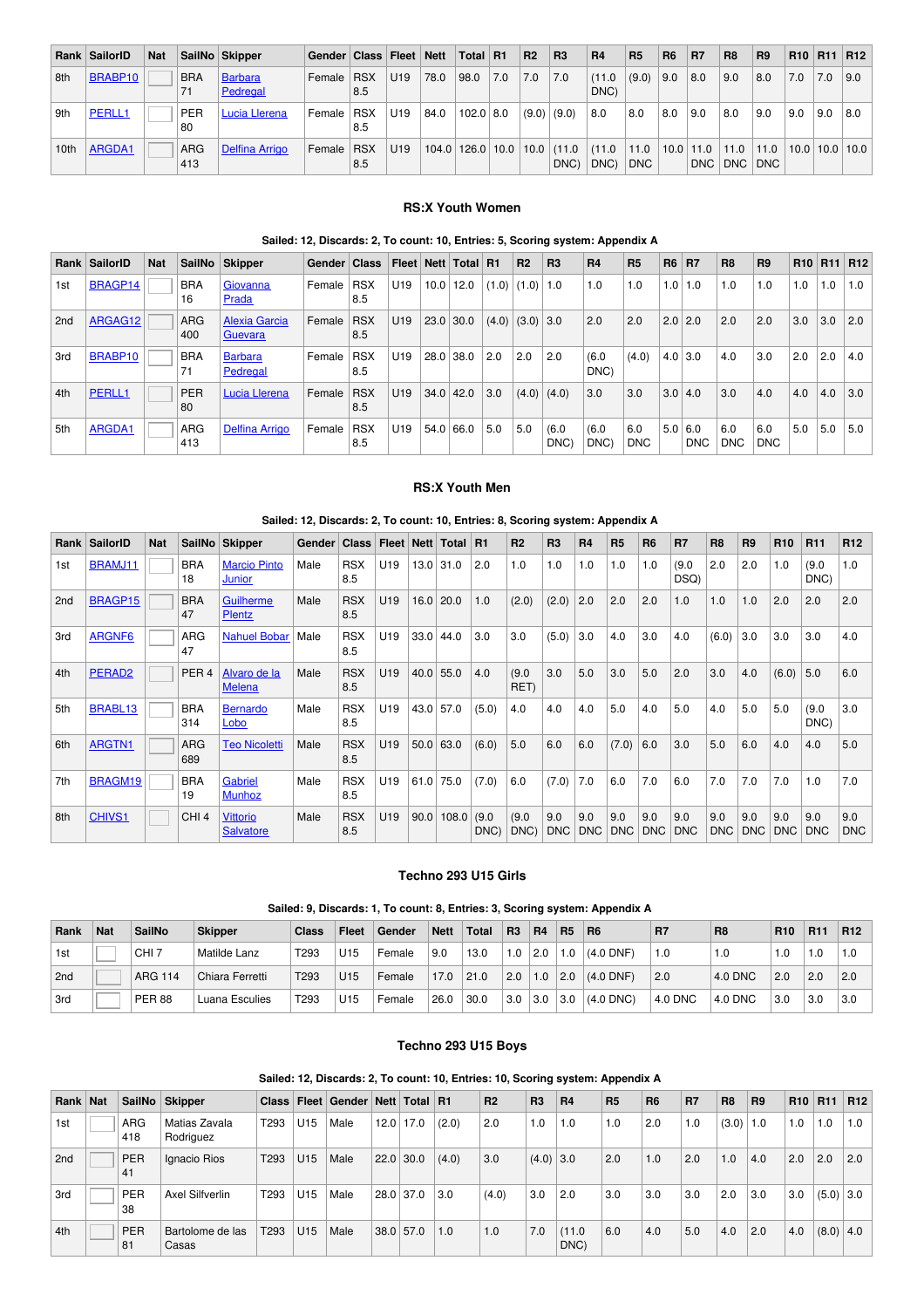| Rank Nat | SailNo            | <b>Skipper</b>           | <b>Class</b>     |                 | Fleet   Gender   Nett   Total   R1 |           |               |                | R <sub>2</sub> | R <sub>3</sub> | R <sub>4</sub> | R <sub>5</sub>     | <b>R6</b>          | R7     | R <sub>8</sub> | R <sub>9</sub>     | <b>R10</b> | R <sub>11</sub> | R <sub>12</sub> |
|----------|-------------------|--------------------------|------------------|-----------------|------------------------------------|-----------|---------------|----------------|----------------|----------------|----------------|--------------------|--------------------|--------|----------------|--------------------|------------|-----------------|-----------------|
| 5th      | ARG<br>335        | Nicolas Almenara         | T <sub>293</sub> | U <sub>15</sub> | Male                               | 53.0      | 75.0          | (11.0)<br>DNC) | (11.0<br>DNC)  | 2.0            | 4.0            | 4.0                | 5.0                | 4.0    | 7.0            | 7.0                | 7.0        | 7.0             | 6.0             |
| 6th      | <b>ARG</b><br>88  | Homero Kopp<br>Abraham   | T293             | U <sub>15</sub> | Male                               | 57.0      | 79.0          | (11.0)<br>DNC) | (11.0)<br>DNC) | 6.0            | 6.0            | 5.0                | 6.0                | 6.0    | 6.0            | 5.0                | 6.0        | 4.0             | 7.0             |
| 7th      | <b>ARG</b><br>332 | Geronimo<br>Almenara     | T293             | U15             | Male                               | 76.5 98.5 |               | (11.0)<br>DNC) | (11.0<br>DNC)  | 5.0            | 7.0            | 7.0                | 11.0<br><b>DNF</b> | 7.0    | 9.0            | 8.5<br><b>RDGb</b> | 5.0        | 9.0             | 8.0             |
| 8th      | <b>PER</b><br>36  | Pascal Blondet           | T293             | U <sub>15</sub> | Male                               | 78.0      | $100.0$ 6.0   |                | (11.0)<br>DNC) | 10.0           | (11.0)<br>DNC) | 11.0<br><b>DNC</b> | 8.0                | 9.0    | 5.0            | 11.0<br><b>DNC</b> | $10.0$ 3.0 |                 | 5.0             |
| 9th      | <b>ARG</b><br>744 | Adriano Valentin<br>Nick | T293             | U <sub>15</sub> | Male                               | 80.0      | $101.0$ 5.0   |                | (11.0<br>DNC)  | 9.0            | 8.0            | 8.0                | 7.0                | (10.0) | 8.0            | 6.0                | 9.0        | 10.0            | 10.0            |
| 10th     | <b>ARG</b><br>170 | Joaquin<br>Reutemann     | T <sub>293</sub> | U <sub>15</sub> | Male                               | 83.0      | $105.0$ (11.0 | DNC)           | (11.0)<br>DNC) | 8.0            | 5.0            | 9.0                | 9.0                | 8.0    | 10.0           | 11.0<br><b>DNC</b> | 8.0        | 6.0             | 9.0             |

# **Techno 293 U17 Girls**

| Rank Nat | <b>SailNo</b> | <b>Skipper</b>        |                  |                 | Class   Fleet   Gender   Nett   Total   R1 |           |               | R <sub>2</sub> | R3   R4                       | R5 R6 |            | <b>R7</b> | $ $ R <sub>8</sub>           | R <sub>9</sub>    |     |     | R10   R11   R12  |
|----------|---------------|-----------------------|------------------|-----------------|--------------------------------------------|-----------|---------------|----------------|-------------------------------|-------|------------|-----------|------------------------------|-------------------|-----|-----|------------------|
| 1st      | ARG<br>317    | Constanza<br>Almenara | T293             | U17             | Female                                     | 10.0 12.0 | (1.0)         | (1.0)          | $1.0$   $1.0$   $1.0$   $1.0$ |       |            |           | $1.0$   1.0                  | 1.0               | 1.0 | 1.0 | 1.0 <sub>1</sub> |
| 2nd      | <b>PER 82</b> | Valentina Palma       | T293             | U17             | Female   20.0   24.0                       |           | (2.0)         | (2.0)          | 2.0 2.0 2.0 2.0               |       |            | $2.0$ 2.0 |                              | 2.0               | 2.0 | 2.0 | 2.0              |
| 3rd      | ARG<br>467    | Serena Galeano        | T <sub>293</sub> | U <sub>17</sub> | Female 33.0 41.0                           |           | (4.0)<br>DNC) | (4.0)<br>DNC)  | $3.0$   3.0   3.0   4.0       |       | <b>DNF</b> |           | $3.0 \mid 4.0$<br><b>DNC</b> | 4.0<br><b>DNF</b> | 3.0 | 3.0 | 3.0              |

# **Techno 293 U17 Boys**

| Rank Nat |                   | SailNo Skipper           | <b>Class</b> | Fleet           | Gender | <b>Nett</b> | Total | <b>R1</b>      | R <sub>2</sub> | R <sub>3</sub>     | R <sub>4</sub>     | R <sub>5</sub>     | R <sub>6</sub>     | R7                 | R <sub>8</sub>     | R <sub>9</sub>     | R <sub>10</sub> | <b>R11</b>         | R <sub>12</sub> |
|----------|-------------------|--------------------------|--------------|-----------------|--------|-------------|-------|----------------|----------------|--------------------|--------------------|--------------------|--------------------|--------------------|--------------------|--------------------|-----------------|--------------------|-----------------|
| 1st      | <b>PER</b><br>72  | Rafael Llerena           | T293         | U <sub>17</sub> | Male   | 13.0        | 19.0  | (3.0)          | 2.0            | 1.0                | 1.0                | 1.0                | 2.0                | 1.0                | 1.0                | 2.0                | 1.0             | 1.0                | (3.0)           |
| 2nd      | ARG <sup>®</sup>  | Martin<br>Reutemann      | T293         | U <sub>17</sub> | Male   | 29.0        | 42.0  | 2.0            | 1.0            | (6.0)              | 4.0                | 2.0                | 1.0                | 3.0                | 2.0                | 4.0                | 4.0             | (7.0)              | 6.0             |
| 3rd      | <b>PER</b><br>45  | Luca Lari                | T293         | U <sub>17</sub> | Male   | 37.0        | 50.0  | 4.0            | 4.0            | 3.0                | 3.0                | (6.0)              | 5.0                | 4.0                | 3.0                | 3.0                | 3.0             | 5.0                | (7.0)           |
| 4th      | <b>PER</b><br>64  | Alexander<br>Grahammer   | T293         | U17             | Male   | 37.0        | 53.0  | 1.0            | 3.0            | 5.0                | (8.0)              | 4.0                | 3.0                | 5.0                | 4.0                | 1.0                | 7.0             | (8.0)              | 4.0             |
| 5th      | PER<br>13         | Bernardo<br>Abusada      | T293         | U17             | Male   | 41.0        | 56.0  | 6.0            | 5.0            | (8.0)              | 5.0                | 3.0                | 4.0                | 2.0                | 5.0                | (7.0)              | 6.0             | 4.0                | 1.0             |
| 6th      | <b>ARG</b><br>402 | Gines Lopez<br>Pena      | T293         | U17             | Male   | 49.0        | 73.0  | (12.0<br>DNC)  | (12.0)<br>DNC) | 2.0                | 2.0                | 9.0                | 7.0                | 6.0                | 7.0                | 6.0                | 5.0             | 3.0                | 2.0             |
| 7th      | CHI <sub>2</sub>  | Martin Abarzua<br>Guzman | T293         | U <sub>17</sub> | Male   | 59.0        | 75.0  | 5.0            | 6.0            | 7.0                | 6.0                | 7.0                | (8.0)              | 7.0                | 6.0                | 5.0                | (8.0)           | 2.0                | 8.0             |
| 8th      | <b>PER</b><br>35  | Gonzalo Klauer           | T293         | U17             | Male   | 71.0        | 95.0  | (12.0<br>DNC)  | (12.0)<br>DNC) | 4.0                | 7.0                | 5.0                | 6.0                | 12.0<br><b>DNC</b> | 12.0<br><b>DNC</b> | 12.0<br><b>DNC</b> | 2.0             | 6.0                | 5.0             |
| 9th      | PER<br>23         | Sergio Mercado           | T293         | U17             | Male   | 86.0        | 110.0 | (12.0)<br>DNC) | (12.0)<br>DNC) | 9.0                | 9.0                | 8.0                | 9.0                | 8.0                | 8.0                | 8.0                | 9.0             | 9.0                | 9.0             |
| 10th     | <b>ARG</b><br>17  | <b>Gabriel Manzur</b>    | T293         | U <sub>17</sub> | Male   | 104.0       | 128.0 | (12.0<br>DNC)  | (12.0)<br>DNC) | 10.0               | 10.0               | 10.0               | 10.0               | 12.0<br><b>DNC</b> | 9.0                | 12.0<br><b>DNC</b> | 11.0            | 10.0               | 10.0            |
| 11th     | ARG<br>356        | <b>Benjamin Soler</b>    | T293         | U17             | Male   | 118.0       | 142.0 | (12.0<br>DNC)  | (12.0)<br>DNC) | 12.0<br><b>DNC</b> | 12.0<br><b>DNC</b> | 12.0<br><b>DNC</b> | 12.0<br><b>DNF</b> | 12.0<br><b>DNC</b> | 12.0<br><b>DNC</b> | 12.0<br><b>DNC</b> | 10.0            | 12.0<br><b>DNC</b> | 12.0<br>DNC     |

# **Sailed: 12, Discards: 2, To count: 10, Entries: 11, Scoring system: Appendix A**

#### **Foil Class**

# **Sailed: 12, Discards: 2, To count: 10, Entries: 11, Scoring system: Appendix A**

| Rank | <b>Nat</b> |                   | SailNo Skipper           | <b>Class</b> | Gender   Nett |      | <b>Total</b> | R <sub>1</sub> | R <sub>2</sub> | R <sub>3</sub> | <b>R4</b> | <b>R5</b> | <b>R6</b> | <b>R7</b> | <b>R8</b> | R <sub>9</sub> | R <sub>10</sub> | R <sub>11</sub> | R <sub>12</sub> |
|------|------------|-------------------|--------------------------|--------------|---------------|------|--------------|----------------|----------------|----------------|-----------|-----------|-----------|-----------|-----------|----------------|-----------------|-----------------|-----------------|
| 1st  |            | <b>BRA</b><br>767 | Mateus Isaac             | Foil         | Male          | 10.0 | 23.0         | (1.0)          | (12.0)<br>DNC) | 1.0            | 1.0       | 1.0       | 1.0       | 1.0       | 1.0       | 1.0            | 1.0             | 1.0             | 1.0             |
| 2nd  |            | BRA 6             | Gabriel<br><b>Browne</b> | Foil         | Male          | 19.0 | 23.0         | (2.0)          | 1.0            | (2.0)          | 2.0       | 2.0       | 2.0       | 2.0       | 2.0       | 2.0            | 2.0             | 2.0             | 2.0             |
| 3rd  |            | BRA <sub>3</sub>  | Marcello<br>Morrone      | Foil         | Male          | 29.0 | 35.0         | (3.0)          | 2.0            | (3.0)          | 3.0       | 3.0       | 3.0       | 3.0       | 3.0       | 3.0            | 3.0             | 3.0             | 3.0             |
| 4th  |            | <b>ARG</b><br>51  | <b>Matias</b><br>Bonomi  | Foil         | Male          | 39.0 | 56.0         | 4.0            | 3.0            | (12.0)<br>DNF) | 4.0       | 4.0       | 4.0       | 4.0       | 4.0       | 4.0            | 4.0             | (5.0)           | 4.0             |
| 5th  |            | <b>BRA</b><br>101 | Lucas<br>Trindade        | Foil         | Male          | 48.0 | 59.0         | (5.0)          | 4.0            | 5.0            | (6.0)     | 5.0       | 5.0       | 5.0       | 5.0       | 5.0            | 5.0             | 4.0             | 5.0             |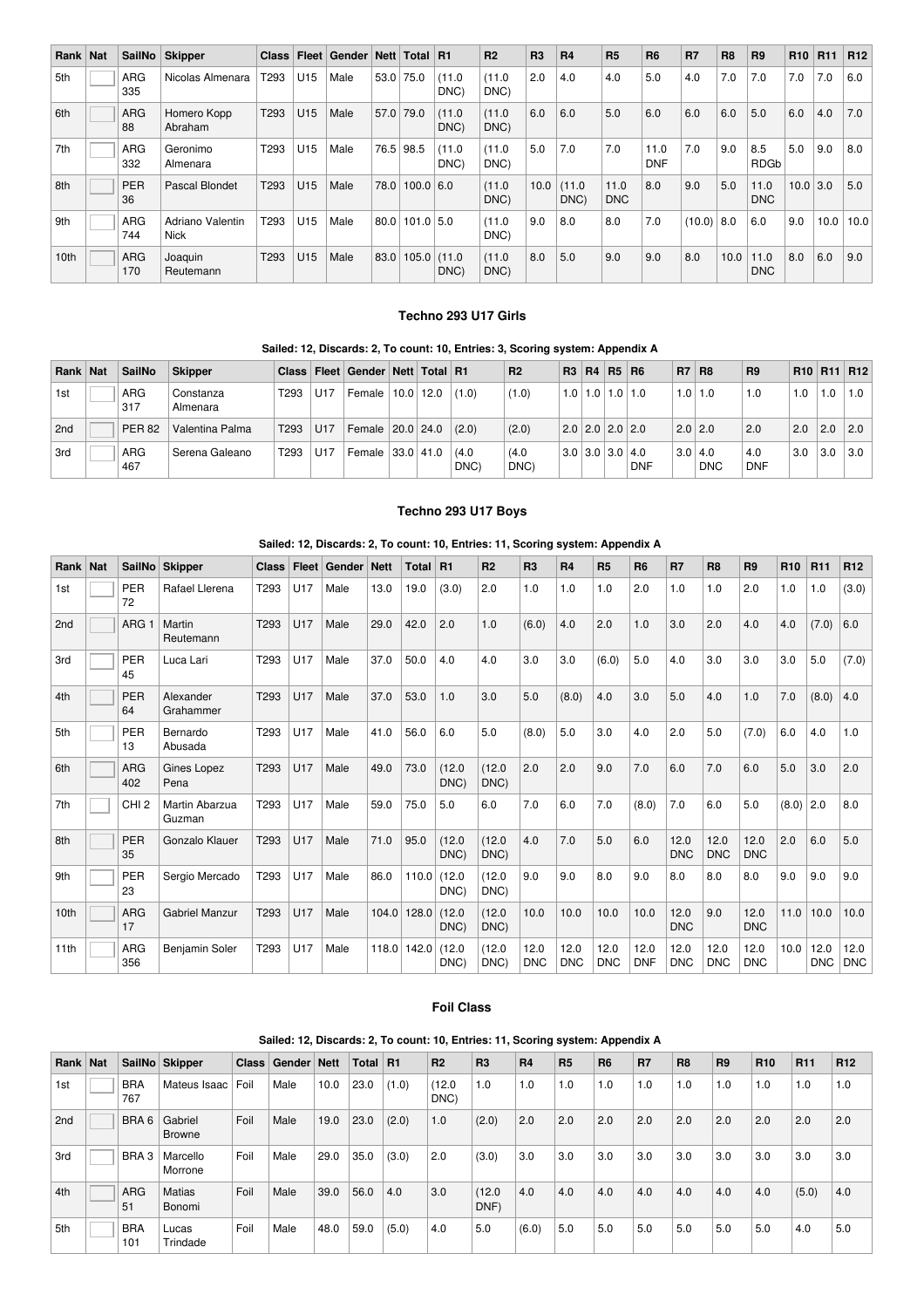| Rank | <b>Nat</b> |                   | SailNo Skipper            | <b>Class</b> | Gender   Nett |       | <b>Total</b> | R <sub>1</sub> | R <sub>2</sub> | R3                 | <b>R4</b>          | <b>R5</b>          | <b>R6</b>          | <b>R7</b>          | R <sub>8</sub>     | R <sub>9</sub>     | R <sub>10</sub>    | <b>R11</b>         | R <sub>12</sub>    |
|------|------------|-------------------|---------------------------|--------------|---------------|-------|--------------|----------------|----------------|--------------------|--------------------|--------------------|--------------------|--------------------|--------------------|--------------------|--------------------|--------------------|--------------------|
| 6th  |            | <b>BRA</b><br>110 | <b>Romulo</b><br>Finamore | Foil         | Male          | 57.0  | 73.0         | 6.0            | 5.0            | 4.0                | 5.0                | 6.0                | 6.0                | 6.0                | (8.0)              | 6.0                | 7.0                | 6.0                | (8.0)              |
| 7th  |            | <b>BRA</b><br>290 | Celso Sousa<br>Neto       | Foil         | Male          | 72.0  | 96.0         | (12.0<br>DNC)  | (12.0)<br>RET) | 6.0                | 7.0                | 7.0                | 8.0                | 9.0                | 6.0                | 7.0                | 8.0                | 7.0                | 7.0                |
| 8th  |            | <b>BRA</b>        | Kalani Nui<br><b>Buck</b> | Foil         | Male          | 82.0  | 106.0        | (12.0)<br>RET) | (12.0)<br>RET) | 7.0                | 12.0<br><b>DNC</b> | 8.0                | 7.0                | 8.0                | 7.0                | 12.0<br><b>DNC</b> | 6.0                | 9.0                | 6.0                |
| 9th  |            | <b>BRA</b><br>323 | Vicente<br>Barreto        | Foil         | Male          | 106.0 | 130.0        | (12.0)<br>DNC) | (12.0)<br>DNC) | 8.0                | 12.0<br><b>DNC</b> | 12.0<br><b>DNC</b> | 12.0<br><b>DNC</b> | 12.0<br><b>DNC</b> | 12.0<br><b>DNC</b> | 12.0<br><b>DNF</b> | 9.0                | 8.0                | 9.0                |
| 10th |            | <b>BRA</b><br>17  | Pablo Sao<br>Thiago       | Foil         | Male          | 112.0 | 136.0        | (12.0)<br>DNC) | (12.0)<br>DNC) | 12.0<br><b>DNC</b> | 12.0<br><b>DNC</b> | 12.0<br><b>DNC</b> | 9.0                | 7.0                | 12.0<br><b>DNC</b> | 12.0<br><b>DNC</b> | 12.0<br><b>DNC</b> | 12.0<br><b>DNC</b> | 12.0<br><b>DNC</b> |
| 11th |            | <b>BRA</b><br>191 | Fabio<br>Pitombo          | Foil         | Male          | 120.0 | 144.0        | (12.0)<br>DNC) | (12.0)<br>DNC) | 12.0<br><b>DNF</b> | 12.0<br><b>DNC</b> | 12.0<br>DNC.       | 12.0<br><b>DNC</b> | 12.0<br><b>DNC</b> | 12.0<br><b>DNC</b> | 12.0<br><b>DNC</b> | 12.0<br><b>DNC</b> | 12.0<br><b>DNC</b> | 12.0<br><b>DNC</b> |

# **Formula Class**

# **Sailed: 12, Discards: 2, To count: 10, Entries: 8, Scoring system: Appendix A**

| Rank | <b>Nat</b> | <b>SailNo</b>     | <b>Skipper</b>       | <b>Class</b> | Gender | <b>Nett</b> | <b>Total</b> | <b>R1</b>     | R <sub>2</sub> | R <sub>3</sub>    | R <sub>4</sub>    | R <sub>5</sub>    | R <sub>6</sub>    | <b>R7</b>         | R <sub>8</sub>    | R <sub>9</sub>    | R <sub>10</sub>   | R <sub>11</sub>   | R <sub>12</sub>   |
|------|------------|-------------------|----------------------|--------------|--------|-------------|--------------|---------------|----------------|-------------------|-------------------|-------------------|-------------------|-------------------|-------------------|-------------------|-------------------|-------------------|-------------------|
| 1st  |            | <b>BRA</b><br>986 | Rodolfo<br>Mariozi   | Formula      | Male   | 11.0        | 29.0         | (9.0)<br>DNC) | 1.0            | (9.0)<br>RET)     | 1.0               | 1.0               | 1.0               | 1.0               | 1.0               | 1.0               | 1.0               | 2.0               | 1.0               |
| 2nd  |            | <b>BRA</b><br>406 | Apolonio<br>Carvalho | Formula      | Male   | 19.0        | 37.0         | 1.0           | (9.0)<br>DNC)  | 1.0               | 2.0               | 2.0               | (9.0)<br>RET)     | 2.0               | 2.0               | 2.0               | 2.0               | 3.0               | 2.0               |
| 3rd  |            | <b>BRA</b><br>120 | <b>Andre Maciel</b>  | Formula      | Male   | 25.0        | 38.0         | 2.0           | 2.0            | 2.0               | (4.0)             | 3.0               | (9.0)<br>DSQ)     | 3.0               | 3.0               | 3.0               | 3.0               | 1.0               | 3.0               |
| 4th  |            | <b>BRA</b><br>38  | Eduardo<br>Manhaes   | Formula      | Male   | 53.0        | 71.0         | (9.0)<br>DNC) | 3.0            | (9.0)<br>DNF)     | 3.0               | 9.0<br><b>DNC</b> | 9.0<br><b>DSQ</b> | 9.0<br><b>DNC</b> | 4.0               | 4.0               | 4.0               | 4.0               | 4.0               |
| 5th  |            | <b>BRA</b><br>98  | Jose V.<br>Martins   | Formula      | Male   | 85.0        | 103.0        | (9.0)<br>DNC) | 4.0            | (9.0)<br>DNC)     | 9.0<br><b>DNC</b> | 9.0<br><b>DNC</b> | 9.0<br><b>DNC</b> | 9.0<br><b>DNC</b> | 9.0<br><b>DNC</b> | 9.0<br><b>DNC</b> | 9.0<br><b>DNC</b> | 9.0<br><b>DNC</b> | 9.0<br><b>DNC</b> |
| 6th  |            | <b>BRA</b><br>21  | Henrique<br>Furtado  | Formula      | Male   | 90.0        | 108.0        | (9.0)<br>DNC) | (9.0)<br>DNC)  | 9.0<br><b>DNC</b> | 9.0<br><b>DNC</b> | 9.0<br><b>DNC</b> | 9.0<br><b>DNC</b> | 9.0<br><b>DNC</b> | 9.0<br><b>DNC</b> | 9.0<br><b>DNC</b> | 9.0<br><b>DNC</b> | 9.0<br><b>DNC</b> | 9.0<br><b>DNC</b> |
| 6th  |            | <b>BRA</b><br>66  | Nilo Persio<br>Artal | Formula      | Male   | 90.0        | 108.0        | (9.0)<br>DNC) | (9.0)<br>DNC)  | 9.0<br><b>DNC</b> | 9.0<br><b>DNC</b> | 9.0<br>DNC        | 9.0<br><b>DNC</b> | 9.0<br><b>DNC</b> | 9.0<br><b>DNC</b> | 9.0<br><b>DNC</b> | 9.0<br><b>DNC</b> | 9.0<br><b>DNC</b> | 9.0<br><b>DNC</b> |
| 6th  |            | <b>BRA</b><br>10  | Marcelo<br>Lacerda   | Formula      | Male   | 90.0        | 108.0        | (9.0)<br>DNC) | (9.0)<br>DNC)  | 9.0<br><b>DNC</b> | 9.0<br><b>DNC</b> | 9.0<br><b>DNC</b> | 9.0<br><b>DNC</b> | 9.0<br><b>DNC</b> | 9.0<br><b>DNC</b> | 9.0<br><b>DNC</b> | 9.0<br><b>DNC</b> | 9.0<br><b>DNC</b> | 9.0<br><b>DNC</b> |

#### **Raceboard Class**

# **Sailed: 12, Discards: 2, To count: 10, Entries: 20, Scoring system: Appendix A**

| Rank   Nat |                    | SailNo Skipper                   | <b>Class</b>     | Gender | <b>Nett</b> | Total R1    |                | R <sub>2</sub> | R <sub>3</sub> | R <sub>4</sub> | R <sub>5</sub> | R <sub>6</sub> | R7             | R <sub>8</sub> | R <sub>9</sub>     | R <sub>10</sub> | <b>R11</b> | R <sub>12</sub> |
|------------|--------------------|----------------------------------|------------------|--------|-------------|-------------|----------------|----------------|----------------|----------------|----------------|----------------|----------------|----------------|--------------------|-----------------|------------|-----------------|
| 1st        | BRA <sub>1</sub>   | Yago Carvalho                    | Raceboard   Male |        | 12.0        | 16.0        | 1.0            | 1.0            | (2.0)          | (2.0)          | 2.0            | 1.0            | 1.0            | 1.0            | 1.0                | 1.0             | 2.0        | 1.0             |
| 2nd        | <b>ARG</b><br>355  | Fernando Consorte                | Raceboard   Male |        | 16.0        | 22.0        | (2.0)          | 2.0            | 1.0            | 1.0            | 1.0            | 2.0            | 2.0            | 2.0            | 2.0                | (4.0)           | 1.0        | 2.0             |
| 3rd        | ARG<br>351         | Fernando Olmos                   | Raceboard   Male |        | 35.0        | 46.0        | 4.0            | 4.0            | (5.0)          | 3.0            | 3.0            | 3.0            | 4.0            | 4.0            | 4.0                | 3.0             | (6.0)      | 3.0             |
| 4th        | <b>ARG</b><br>231  | Gustavo Mario<br>Idoyaga         | Raceboard   Male |        | 43.0        | 61.0        | 3.0            | 3.0            | 3.0            | 5.0            | (7.0)          | 7.0            | (11.0)         | 3.0            | 3.0                | 5.0             | 5.0        | 6.0             |
| 5th        | <b>BRA</b><br>172  | Udo Schenker                     | Raceboard   Male |        | 49.0        | 61.0        | (6.0)          | (6.0)          | 6.0            | 4.0            | 6.0            | 5.0            | 3.0            | 5.0            | 6.0                | 6.0             | 4.0        | 4.0             |
| 6th        | <b>BRA</b><br>246  | Guilherme Munhoz                 | Raceboard   Male |        | 54.0        | 83.0        | (8.0)          | 7.0            | 4.0            | 6.0            | 8.0            | 4.0            | (21.0)<br>UFD) | 7.0            | 8.0                | 2.0             | 3.0        | 5.0             |
| 7th        | <b>BRA</b><br>6800 | Carlos de Araujo<br>Dias Junior  | Raceboard   Male |        | 64.0        | 85.0        | 5.0            | 5.0            | (11.0)         | 7.0            | 5.0            | 6.0            | 6.0            | 8.0            | 5.0                | (10.0)          | 10.0       | 7.0             |
| 8th        | <b>ARG</b><br>319  | Luciano Emmer                    | Raceboard   Male |        | 78.0        |             | $109.0$ (10.0) | (21.0)<br>DNC) | 7.0            | 10.0           | 4.0            | 9.0            | 8.0            | 6.0            | 10.0               | 9.0             | 7.0        | 8.0             |
| 9th        | ARG<br>373         | Juan Barguero                    | Raceboard   Male |        | 88.0        | 130.0       | (21.0)<br>DNC) | (21.0)<br>DNC) | 9.0            | 12.0           | 9.0            | 10.0           | 5.0            | 11.0           | 7.0                | 7.0             | 8.0        | 10.0            |
| 10th       | <b>ARG</b><br>345  | Guillermo Zerga                  | Raceboard   Male |        | 104.0       | 146.0       | (21.0)<br>DNC) | (21.0)<br>DNC) | 10.0           | 8.0            | 12.0           | 8.0            | 7.0            | 10.0           | 21.0<br><b>DNC</b> | 8.0             | 11.0       | 9.0             |
| 11th       | <b>BRA</b><br>449  | Jorge Calazans                   | Raceboard   Male |        | 108.0       | 150.0       | (21.0)<br>DNC) | 8.0            | 13.0           | 11.0           | 15.0           | 11.0           | 9.0            | 9.0            | (21.0)<br>DSQ)     | 12.0            | 9.0        | 11.0            |
| 12th       | <b>ARG</b><br>308  | <b>Wuilloud Fenando</b><br>Cacho | Raceboard   Male |        | 116.0       | 158.0       | 11.0           | (21.0)<br>DNC) | 12.0           | 13.0           | 10.0           | 12.0           | 10.0           | 12.0           | (21.0)<br>DNC)     | 11.0            | 13.0       | 12.0            |
| 13th       | ARG<br>678         | Gabriel Mautino                  | Raceboard   Male |        | 131.0       | $168.0$ 7.0 |                | (21.0)<br>RET) | 15.0           | 15.0           | 14.0           | 14.0           | 12.0           | 13.0           | 11.0               | $(16.0)$ 15.0   |            | 15.0            |